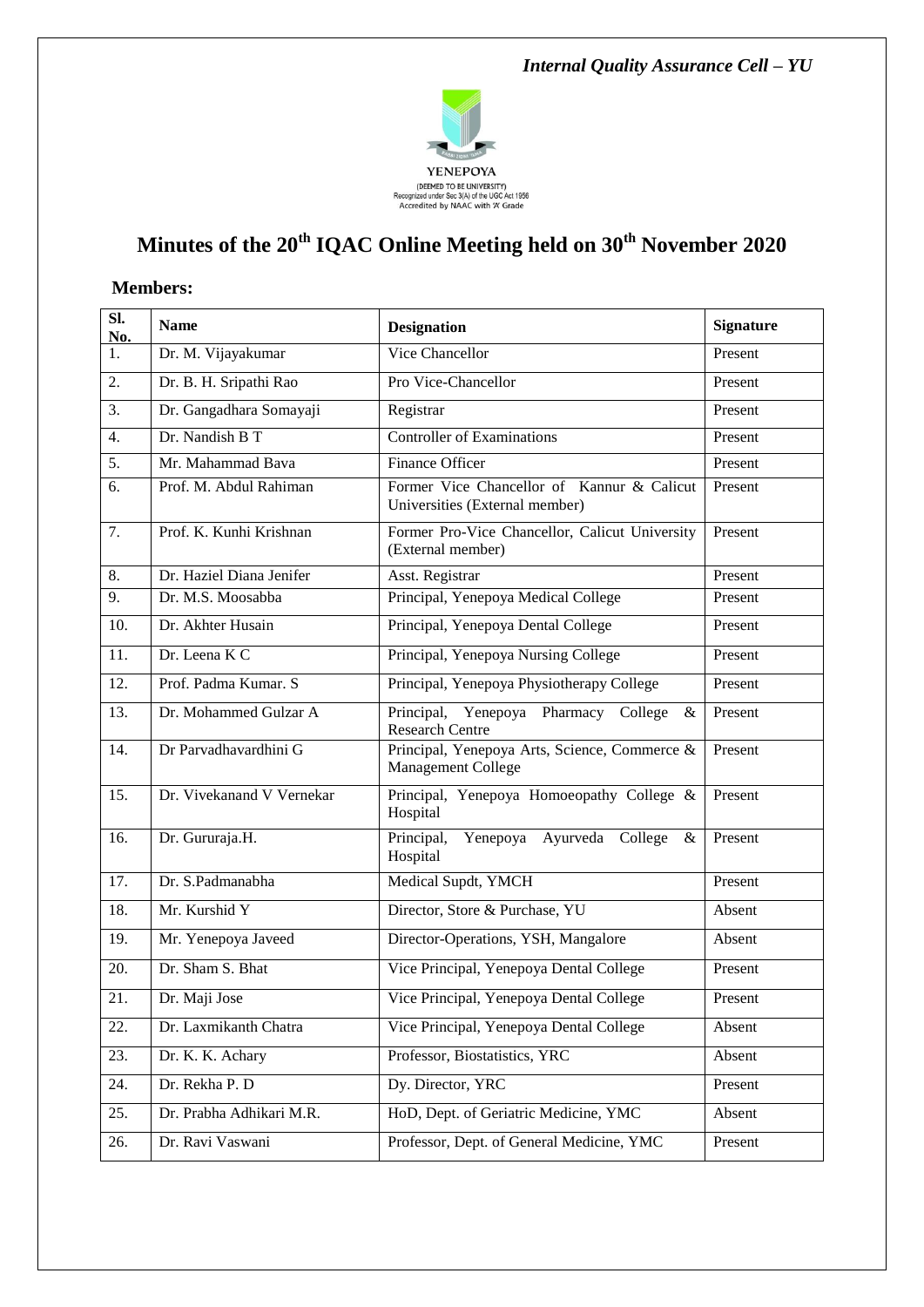# *Internal Quality Assurance Cell – YU*

| 27.                    | Dr. Vina Vaswani           | HoD & Professor, Dept. of Forensic Medicine,<br><b>YMC</b>                          | Present |  |
|------------------------|----------------------------|-------------------------------------------------------------------------------------|---------|--|
| 28.                    | Dr. Abhay Nirgude          | Associate Dean - Administration, YMC                                                | Absent  |  |
| 29.                    | Dr. Vijayalakshmi S        | HoD & Professor, Dept. of E.N.T, YMC                                                | Present |  |
| 30.                    | Dr. Ashwini Dutt           | Associate Dean - Academics, YMC                                                     | Present |  |
| 31.                    | Dr. Uma Kulkarni           | Professor, Dept. of Ophthalmology, YMC                                              | Present |  |
| 32.                    | Dr. Rashmi Jain            | Co-ordinator, ACTS-YEN                                                              | Present |  |
| 33.                    | Dr. Bhagya Sharma          | Asst. Director, Centre for Environmental Studies                                    | Present |  |
| 34.                    | Dr. Ashwini Shetty         | Asst. Professor, Dept. of Anatomy, YMC                                              | Present |  |
| 35.                    | Dr. Vidya S Bhat           | Professor, Dept. of Prosthodontics, YDC                                             | Absent  |  |
| 36.                    | Dr. Sudheendra Prabhu      | Professor, Dept. of Oral Pathology, YDC                                             | Present |  |
| 37.                    | Dr. Mallika Shetty         | Additional Professor, Dept. of Prosthodontics,<br><b>YDC</b>                        | Present |  |
| 38.                    | Dr. Imran Pasha M          | Reader, Dept. of Public Health Dentistry, YDC                                       | Present |  |
| 39.                    | Dr. Umarani J.             | Professor, YNC                                                                      | Present |  |
| 40.                    | Mrs. Veena Pais            | Vice Principal, YPC                                                                 | Present |  |
| 41.                    | Dr. Jenita Fernandes       | Professor & HoD, Dept. of Organon Medicine,<br>YHMC&H                               | Present |  |
| 42.                    | Dr.Thanusree               | Asst. Professor, Dept. of Samhita Siddantha,<br><b>YAMC</b>                         | Present |  |
| 43.                    | Mr. Rajesh Karkera         | Dy. Director, Information Technology                                                | Present |  |
| 44.                    | Mr. Sujith.K.V             | <b>Physical Director</b>                                                            | Present |  |
| $\overline{45}$ .      | Dr. Mamatha                | Chief Librarian & Asst. Professor, Department of<br>Library and Information Science | Present |  |
| 46.                    | Dr. Parameshwar R Hegde    | Student Rep, YRC                                                                    | Present |  |
| 47.                    | Ms. Indulekha Menon K V    | Student Rep, YMC                                                                    | Absent  |  |
| 48.                    | Ms. Arya Raju              | Student Rep, YDC                                                                    | Absent  |  |
| 49.                    | Ms. Shalom Suresh          | Student Rep, YNC                                                                    | Absent  |  |
| 50.                    | Ms. Fathimath Ramseena     | Student Rep, YPC                                                                    | Absent  |  |
| 51.                    | Ms. Ashiya Najfath         | Student Rep, YPCRC                                                                  | Absent  |  |
| 52.                    | Ms. Soniya P               | Student Rep, YHMC&H                                                                 | Absent  |  |
| 53.                    | Ms. Gayathri K K AnilKumar | Student Rep, YAMC                                                                   | Present |  |
| 54.                    | Ms. Fathima Afrida         | Student Rep, YIASCM                                                                 | Absent  |  |
| 55.                    | Dr. Vijayendra Itagi       | Vice Principal, YHMCH                                                               | Present |  |
| 56.                    | Ms. Janet Miranda          | Vice Principal, YNC                                                                 | Present |  |
| 57.                    | Ms. Shareena P             | Vice Principal, YIASCM                                                              | Present |  |
| 58.                    | Ms. Sona Joseph P          | Student Rep, YNC                                                                    | Present |  |
| 59.                    | Dr. Arun A. B              | Professor, Dy. Director, QAC & Co-ordinator,<br>IQAC                                | Present |  |
| <b>Special Invitee</b> |                            |                                                                                     |         |  |
| 60.                    | Dr. Chandrashekar KR       | Advisor                                                                             | Present |  |
|                        |                            |                                                                                     |         |  |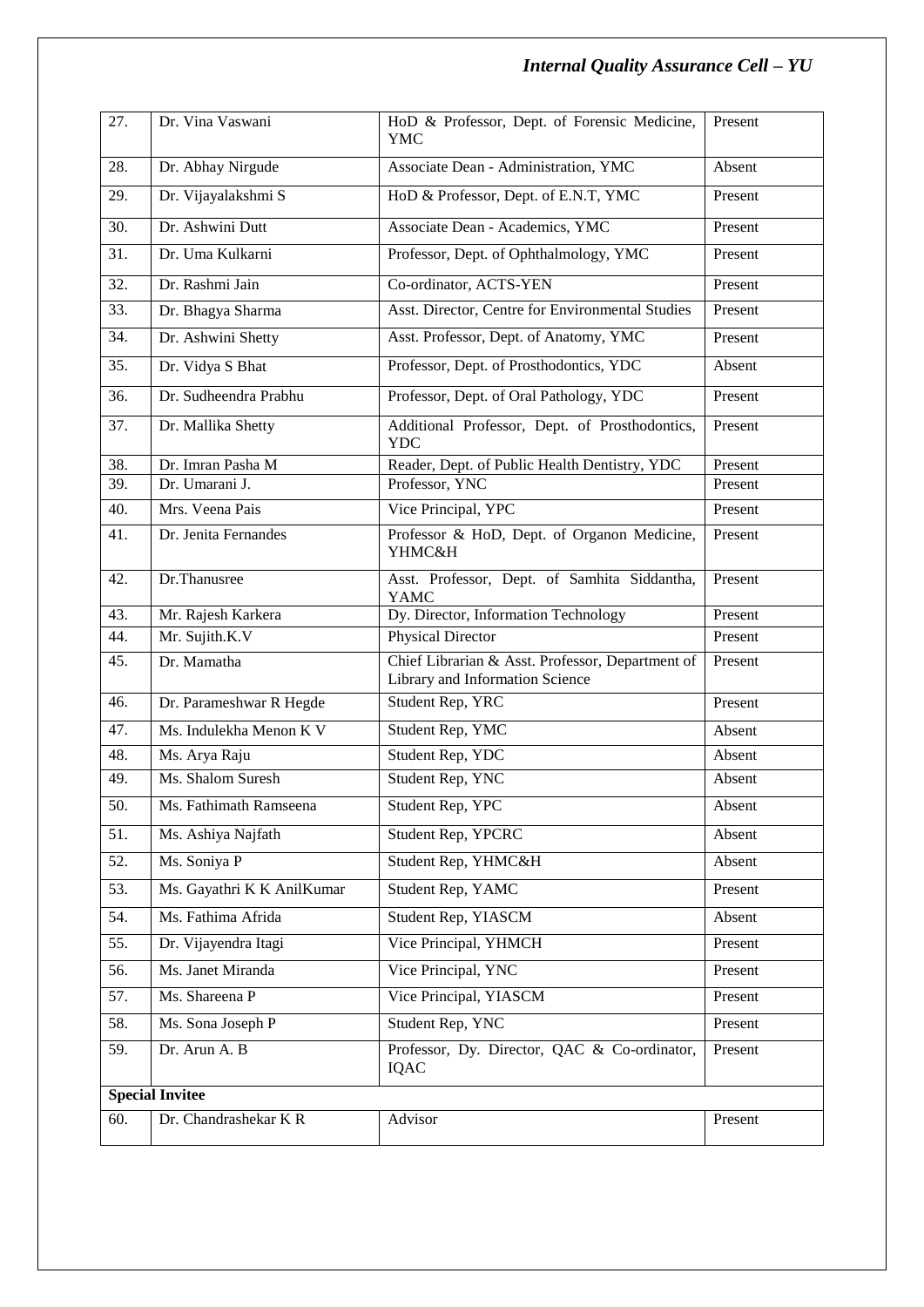#### **The following agenda were discussed.**

**1. To approve the minutes of the 19 th IQAC meeting held on 6 th February 2020:-**

The minutes of  $19<sup>th</sup> IQAC$  meeting held on  $6<sup>th</sup>$  February 2020 were read and approved.

# **2. To take note of the action taken report of the 19 th IQAC meeting:-**

The action taken report of the  $19<sup>th</sup>$  IQAC meeting held on  $6<sup>th</sup>$  February 2020 was approved.

#### **3. Rescheduling of the AAA:-**

The matter was taken up for discussion. As the outcome of the AAA should be useful to the institution, the opinions were sought from the members. The members opined that:-

- 1. IQAC to contact the external members personally and take their personal willingness for an offline audit giving our tentative dates.
- 2. Apart from the external members the preparedness of the College and Departments Heads also to be ascertained.
- 3. Considering the year end leave of the staff members it was proposed to finalize the tentative dates in January 2021.
- **4. Discussions on the vision document- 2020-2035, strategic and phasing-out plan:-**

The Registrar informed that the Vision document and the strategic and phasing out plan is ready and the same will be placed before the appropriate body for approval.

# **5. Discussions on the status of the draft Self Study Report:-**

The status report of the data submitted by the Colleges was taken note off. The Associate Dean of Medical College informed that the data of the B.Sc technical courses and Centre for Ethics has been received and requested for a weeks' time to compile it to the College data. The data from other constituent colleges is being reviewed for finalization.

# **6. To approve the Institutional Information for Quality Assessment (IIQA):-**

The draft IIQA which was circulated in the agenda was taken note of. The IQAC coordinator informed that once the compilation of the institutional data is completed IIQA will be submitted with the requisite fee. The final date for submission of the SSR by  $15<sup>th</sup>$  February 2021 was tentatively finalized.

#### **7. Compliance of the pending recommendation made by the Peer Team in November 2015:-**

The one pending recommendation made by the Peer Team in November 2015 was that efforts to be made towards establishing a human tissue bank. The progress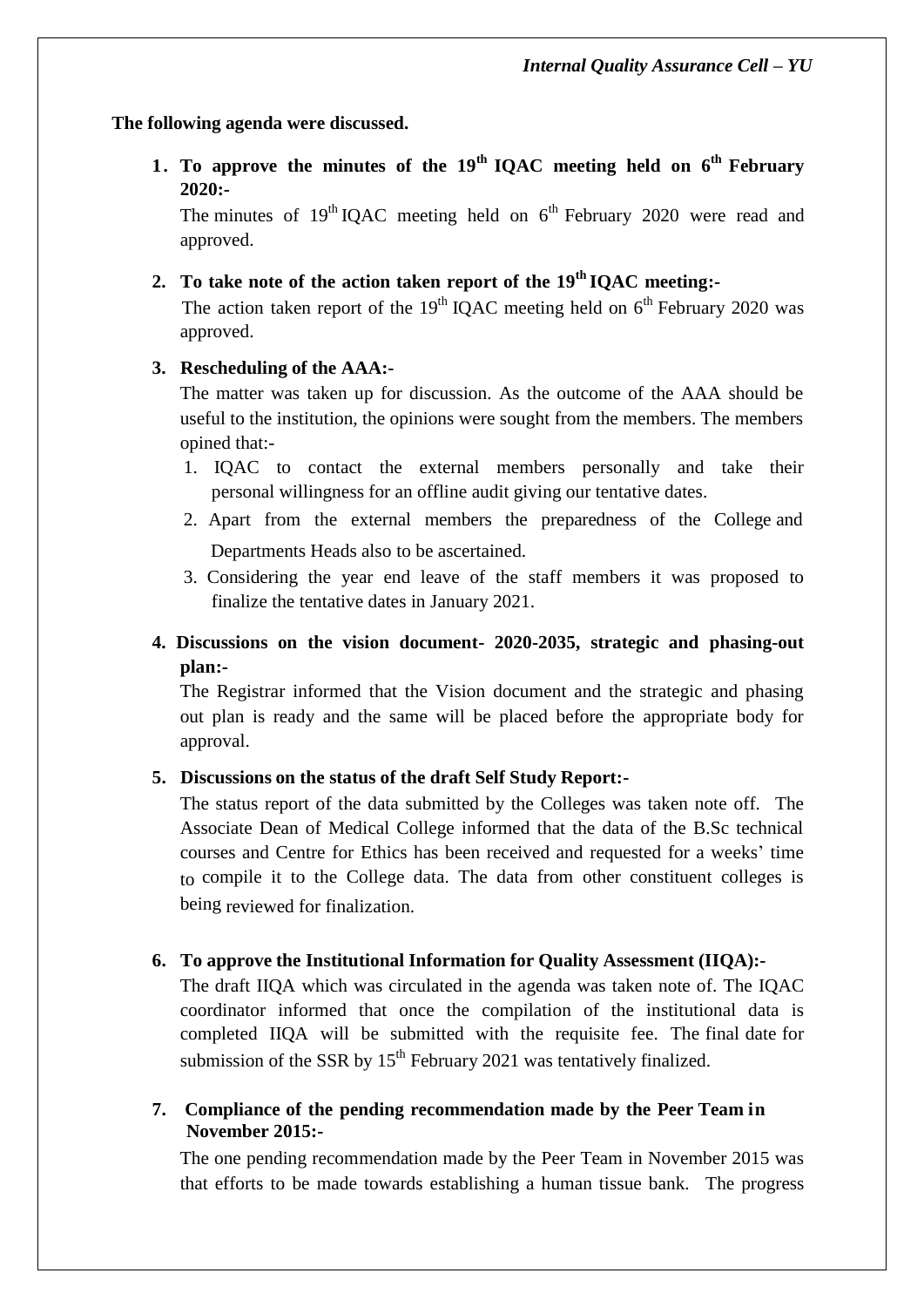made in submitting the proposals on Bio-banking to DBT, Tata Trust, Philanthropic funding for the same was taken note of.

The Vice Chancellor informed that at present working space has been identified in Yenepoya Research Centre for functioning and this can be documented. The Vice Chancellor said that this would be notified through a notification. He also said that he would discuss with the management the need for space of 3500 sq.ft. in the Ayush Campus.

## **8. Establishment of the Office for Good Academic Research Practices (GARP) in Centre for PRIDE:-**

It was noted that the document on Good Academic Research Practices (GARP) has been circulated to the Deans and Centre Heads for action. Since the Centre for PRIDE has been established, it was decided that this initiative may be included as one of the activity of that centre. Interview for the post of a Centre Head has been conducted and the Letter of Offer is being sent.

#### **9. Update on the implementation of the UGC quality mandate:-**

The action taken in constituting the Task force Committees for various initiatives of the Quality mandate were taken note of. After discussions it was decided to call for a meeting of the individual task force committees to draw an action plan and prepare an academic calendar as it is a mandatory compliance as per 9.0 of UGC regulations 2019, and we are required to give a compliance report annually on the performance and academic outcomes of the University.

**Student Career Progression and Alumni Network**: The need for setting up an Alumni office and the importance was explained in detail by the Dy. Director (QAC) as per the UGC quality mandate on Student Career Progression and Alumni Network. Since the data is of prime importance for rankings in NAAC, NIRF, TIMES, etc. and now that UGC has outlined the same as a quality initiative the Vice Chancellor stated that he has already taken up the matter with the Management and the space has been identified in Ayush campus. It was decided to take this initiative forward by setting up an independent office for YUAA by providing necessary infrastructure and to appoint a Liaison Officer for YUAA and a placement Officer for the Degree College separately as tracking the student progression is a challenge. Prof. M. Abdul Rahiman proposed that guest lecturers could be organized by calling career guidance experts. The Dean of Dental College stated that they have organized a couple of talks in this regard by involving the alumni through the YUAA.

The Registrar will call for a meeting of YUAA Executive Committee to discuss further in this matter as the number of graduates from the Degree college and B.Sc Technical courses is increasing and the need to have a system in place to track the student progression and placement was discussed in detail.